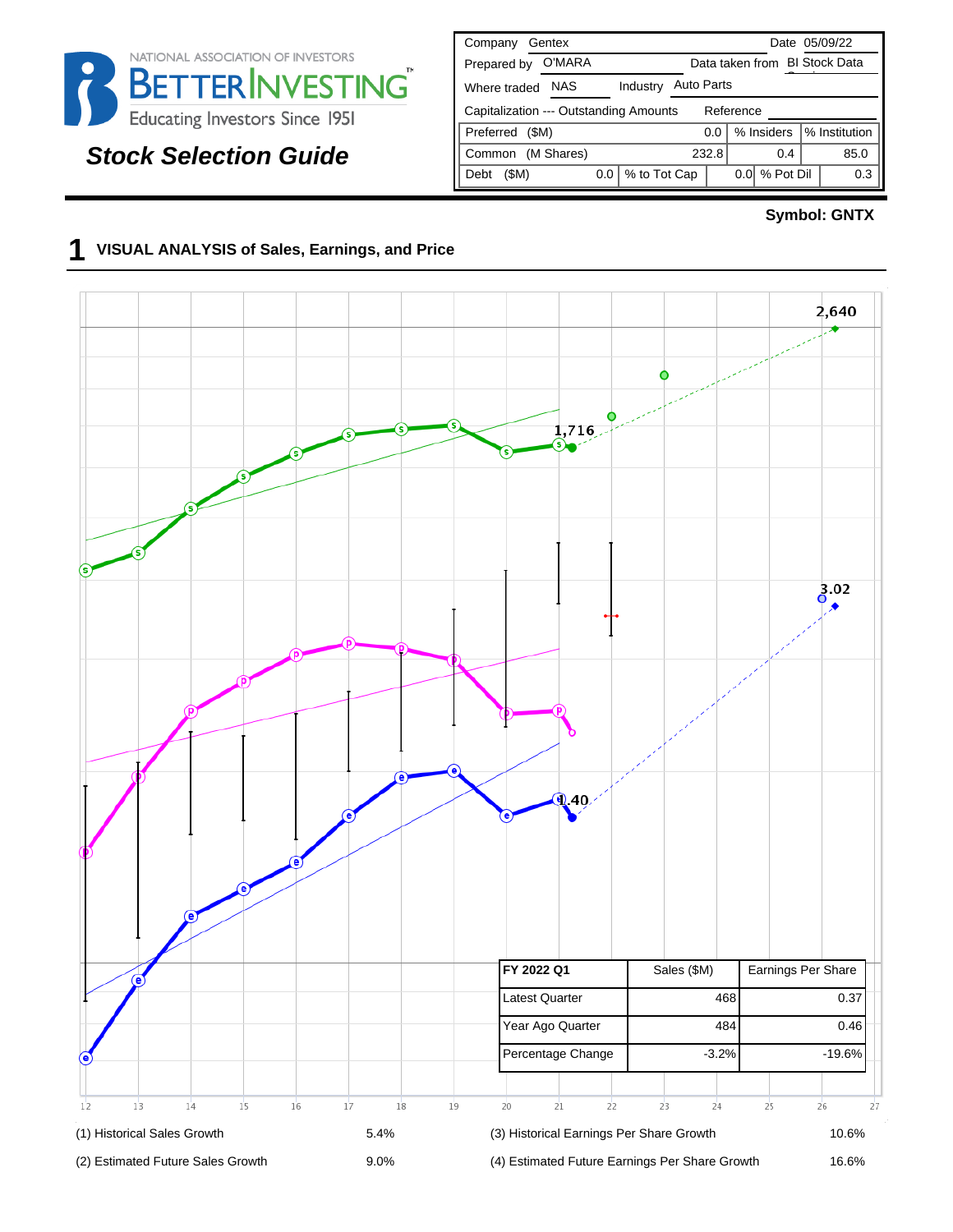# **2 EVALUATING Management Gentex**

|                         | 2012    | 2013  | 2014     | 2015     | 2016     | 2017  | 2018    | 2019  | 2020     | 2021     | Last 5 Year Avg. |
|-------------------------|---------|-------|----------|----------|----------|-------|---------|-------|----------|----------|------------------|
| Pre-tax Profit on Sales | 22.7%   | 28.0% | $30.2\%$ | $30.0\%$ | $30.4\%$ | 29.6% | 28.5%   | 26.9% | 24.4%    | 24.1%    | 26.7%            |
| % Earned on Equity      | 14.9%   | 18.0% | 19.3%I   | 18.8%)   | $18.5\%$ | 19.5% | 22.8%   | 21.7% | $18.1\%$ | $18.8\%$ | 20.2%            |
| % Debt To Capital       | $0.0\%$ | 17.1% | 14.5%    | 11.9%    | 8.9%     | 3.7%  | $0.0\%$ | 0.0%  | $0.0\%$  | 0.0%     | 0.7%             |

#### **3 PRICE-EARNINGS HISTORY as an indicator of the future**

This shows how stock prices have fluctuated with earnings and dividends. It is building block for translating earnings into future stock prices. **CLOSING PRICE** 29.09 (05/09/22) **HIGH THIS YEAR** 37.90 **LOW THIS YEAR** 27.06

|                                           | A    | в            | С                                  | D            | E                           | F               | G           | н            |  |
|-------------------------------------------|------|--------------|------------------------------------|--------------|-----------------------------|-----------------|-------------|--------------|--|
| Year                                      |      | <b>Price</b> | Earnings                           |              | <b>Price Earnings Ratio</b> | <b>Dividend</b> | % Payout    | % High Yield |  |
|                                           | High | Low          | Per Share                          | High $A / C$ | Low $B/C$                   | Per Share       | $F/C * 100$ | $F/B * 100$  |  |
| 2017                                      | 22.1 | 16.6         | 1.41                               | 15.7         | 11.8                        | 0.39            | 27.7        | 2.4          |  |
| 2018                                      | 25.4 | 17.8         | 1.62                               | 15.7         | 11.0                        | 0.33            | 20.4        | 1.9          |  |
| 2019                                      | 29.7 | 19.6         | .66                                | 17.9         | 11.8                        | 0.46            | 27.4        | 2.3          |  |
| 2020                                      | 34.3 | 19.5         | 1.41                               | 24.3         | 13.8                        | 0.48            | 33.7        | 2.4          |  |
| 2021                                      | 37.9 | 30.4         | 1.50                               | 25.3         | 20.3                        | 0.60            | 40.0        | 2.0          |  |
| AVERAGE                                   |      | 20.8         |                                    | 18.4         | 12.1                        |                 | 29.8        |              |  |
| <b>CURRENT/TTM</b>                        |      |              | 1.40                               |              |                             | 0.48            | 34.3        |              |  |
| <b>AVERAGE PRICE EARNINGS RATIO: 15.2</b> |      |              | CURRENT PRICE EARNINGS RATIO: 20.8 |              |                             |                 |             |              |  |

#### **4 EVALUATING RISK and REWARD over the next 5 years**

Assuming one recession and one business boom every 5 years, calculations are made of how high and how low the stock might sell. The upside-downside ratio is the key to evaluating risk and reward.

| A HIGH PRICE - NEXT 5 YEARS                                                                                                  |           |                                         |          |           |               |                          |            |                                  |                |
|------------------------------------------------------------------------------------------------------------------------------|-----------|-----------------------------------------|----------|-----------|---------------|--------------------------|------------|----------------------------------|----------------|
| Avg. High P/E                                                                                                                | 16.0      | X Estimate High Earnings/Share          |          |           | 3.02          | $=$                      |            | Forecasted High Price \$         | 48.3           |
| <b>BLOW PRICE - NEXT 5 YEARS</b>                                                                                             |           |                                         |          |           |               |                          |            |                                  |                |
| (a) Avg. Low P/E                                                                                                             | 13.7      | X Estimate Low Earnings/Share           |          |           | 1.40          | $=$                      |            | Forecasted Low Price \$          | 19.2           |
| (b) Avg. Low Price of Last 5 Years                                                                                           |           | 20.8                                    |          |           |               |                          |            |                                  |                |
| (c) Recent Market Low Price                                                                                                  |           | 19.5                                    |          |           |               |                          |            |                                  |                |
| (d) Price Dividend Will Support                                                                                              |           | Indicated Dividend<br><b>High Yield</b> | $=$      |           | 0.48<br>2.44% |                          |            | 19.7                             |                |
|                                                                                                                              |           |                                         |          |           |               |                          |            | Selected Forecasted Low Price \$ | 23.0           |
| <b>C ZONING</b><br>using 25%-50%-25%                                                                                         |           |                                         |          |           |               |                          |            |                                  |                |
| Forecasted High Price                                                                                                        | 48.3      | Minus Forecasted Low Price              |          | 23.0      | $=$           | 25.3                     | Range.     | 25% of Range                     | 6.3            |
|                                                                                                                              | Buy Zone  | 23.0                                    | to       |           | 29.3          |                          |            |                                  |                |
|                                                                                                                              | Hold Zone | 29.3                                    | to       |           | 42.0          |                          |            |                                  |                |
|                                                                                                                              | Sell Zone | 42.0                                    | to       |           | 48.3          |                          |            |                                  |                |
| Present Market Price of                                                                                                      |           | 29.09                                   |          | is in the |               |                          | <b>BUY</b> | Zone                             |                |
| D UPSIDE DOWNSIDE RATIO (POTENTIAL GAIN VS. RISK OR LOSS)                                                                    |           |                                         |          |           |               |                          |            |                                  |                |
| <b>High Price</b>                                                                                                            | 48.3      | <b>Minus Present Price</b>              |          | 29.09     |               |                          | 19.23      |                                  |                |
| <b>Present Price</b>                                                                                                         | 29.09     | <b>Minus Low Price</b>                  |          | 23.0      | =             |                          | 6.09       | 3.2<br>$=$                       | To 1           |
| E PRICE TARGET (Note: This shows the potential market price appreciation over the next five years in simple interest terms.) |           |                                         |          |           |               |                          |            |                                  |                |
| <b>High Price</b>                                                                                                            | 48.3      |                                         |          |           |               |                          |            |                                  |                |
| <b>Closing Price</b>                                                                                                         | 29.09     | 1.6611<br>$=$                           | X<br>100 | $=$       | 166.11        | $\overline{\phantom{a}}$ | 100<br>$=$ | 66.1                             | % Appreciation |

This combines price appreciation with dividend yield to get an estimate of total return. It provides a standard for comparing income and growth stocks.

| A | Indicated Annual Dividend                          | 0.60            |               |                                                                |         |  |  |
|---|----------------------------------------------------|-----------------|---------------|----------------------------------------------------------------|---------|--|--|
|   | <b>Closing Price</b>                               | 29.09           | 0.0165<br>$=$ | <b>Current Yield</b><br>1.7%<br>$=$                            |         |  |  |
|   | <b>B AVERAGE YIELD - USING FORECAST HIGH P/E</b>   |                 |               | <b>AVERAGE YIELD - USING FORECAST AVERAGE P/E</b>              |         |  |  |
|   | Avg. % Payout<br>Forecast High PE                  | 29.8 %<br>16.00 | 1.9%          | Avg. % Payout<br>29.8 %<br>$=$<br>Forecast Average PE<br>14.85 | 2.0%    |  |  |
|   | C COMPOUND ANNUAL RETURN - USING FORECAST HIGH P/E |                 |               | <b>COMPOUND ANNUAL RETURN - USING FORECAST AVG P/E</b>         |         |  |  |
|   | Annualized Appreciation                            | 10.7 %          |               | Annualized Appreciation                                        | $9.0\%$ |  |  |
|   | Average Yield                                      | 1.9%            |               | Average Yield                                                  | 2.0%    |  |  |
|   | Annualized Rate of Return                          | 12.5 %          |               | Annualized Rate of Return                                      | 11.1 %  |  |  |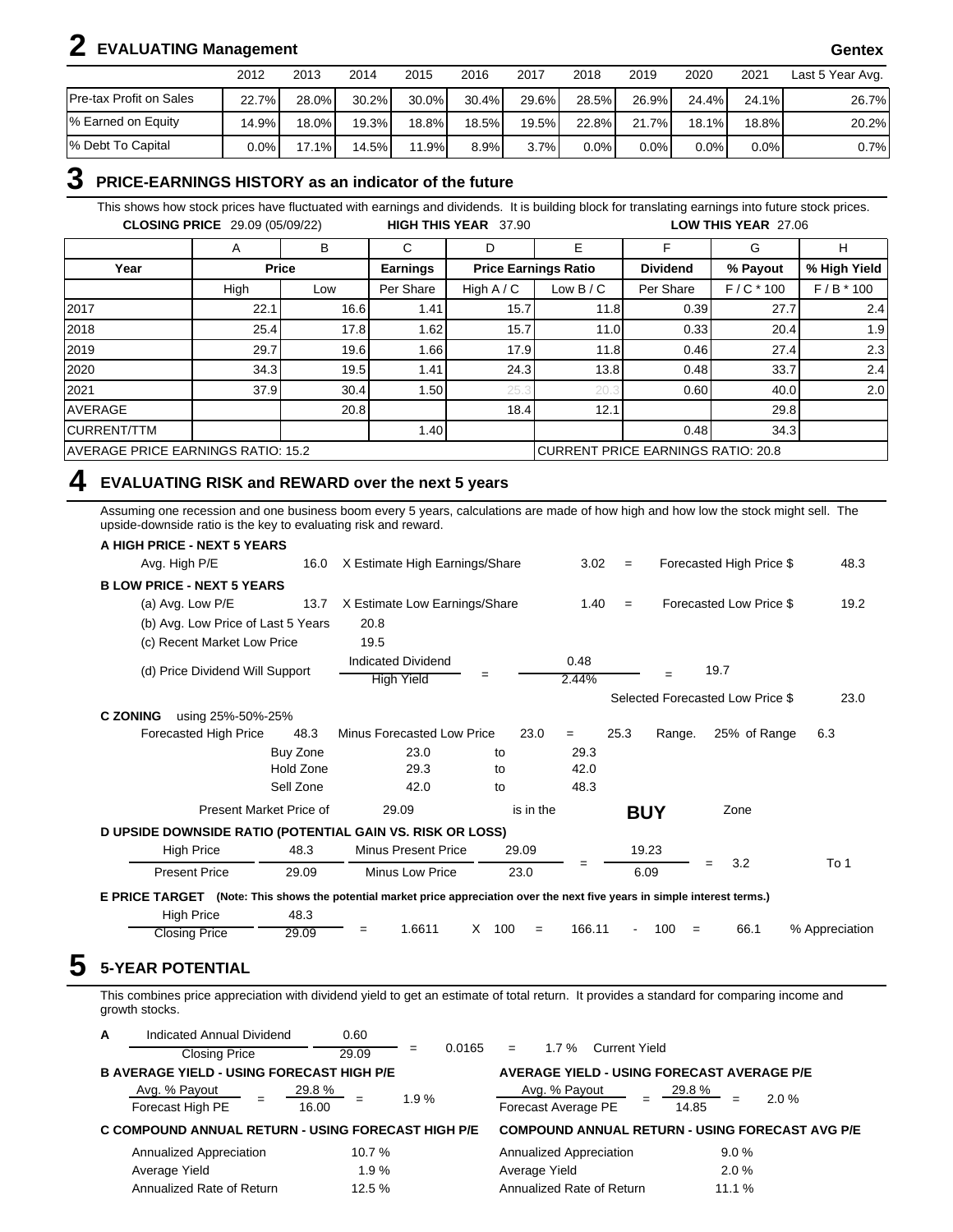

**Quarterly Growth Trend Data**

**Company: Gentex Symbol: GNTX**

Graph: Trailing 4 Quarters, Last 5 Years of Data



|               |      |            |                       | <b>Quarterly Data</b> |         |              |         |                                  | <b>Last 12 Months Data</b>                                               |        |        |         |        |       |            |                       |                  |  |  |
|---------------|------|------------|-----------------------|-----------------------|---------|--------------|---------|----------------------------------|--------------------------------------------------------------------------|--------|--------|---------|--------|-------|------------|-----------------------|------------------|--|--|
| <b>Period</b> |      | <b>EPS</b> | <b>Pre-Tax Profit</b> |                       |         | <b>Sales</b> |         | <b>Income</b><br><b>Tax Rate</b> | <b>EPS</b><br><b>Sales</b><br><b>Pre-Tax Profit</b><br><b>Income Tax</b> |        |        |         |        |       | %Change    |                       |                  |  |  |
|               |      | %Change    | \$ Mil                | %Sales                | %Change | \$ Mil       | %Change |                                  |                                                                          | \$ Mil | %Sales |         | \$ Mil | %Rate | <b>EPS</b> | <b>Pre-Tax Profit</b> | <b>Sales</b>     |  |  |
| 03/22         | 0.37 | $-19.6$    | 103.3                 | 22.1                  | $-23.6$ | 468.3        | $-3.2$  | 15.3                             | 1.40                                                                     | 384.4  | 22.4   | 1.715.7 | 48.8   | 12.7  | $-7.3$     | $-12.6$               | $-0.1$           |  |  |
| 12/21         | 0.35 | $-39.7$    | 89.4                  | 21.3                  | $-46.0$ | 419.8        | $-20.8$ | 5.8                              | 1.49                                                                     | 416.4  | 24.1   | 1.731.2 | 53.8   | 12.9  | 5.7        | 1.1                   | 2.5 <sub>1</sub> |  |  |
| 09/21         | 0.32 | $-33.3$    | 89.9                  | 22.5                  | $-37.1$ | 399.6        | $-15.8$ | 14.7                             | 1.72                                                                     | 492.5  | 26.7   | 1.841.2 | 73.0   | 14.8  | 41.0       | 36.8                  | 14.9             |  |  |
| 06/21         | 0.36 | 3.700.0    | 101.8                 | 23.8                  | 2,729.5 | 428.0        | 86.1    | 15.0                             | 1.88                                                                     | 545.5  | 28.5   | 1.916.2 | 85.4   | 15.7  | 59.3       | 56.5                  | 19.4             |  |  |
| 03/21         | 0.46 | 27.8       | 135.3                 | 28.0                  | 26.1    | 483.7        | 6.6     | 16.1                             | 1.51                                                                     | 439.8  | 25.6   | 1.718.2 | 94.9   | 21.6  | $-6.2$     | $-8.9$                | $-6.8$           |  |  |
| 12/20         | 0.58 | 48.7       | 165.5                 | 31.2                  | 45.6    | 529.9        | 19.4    | 13.4                             | 1.41                                                                     | 411.8  | 24.4   | 1,688.2 | 89.3   | 21.7  | $-14.5$    | $-17.7$               | $-9.2$           |  |  |
| 09/20         | 0.48 | 9.1        | 142.9                 | 30.1                  | 8.6     | 474.6        | $-0.7$  | 18.1                             | 1.22                                                                     | 359.9  | 22.5   | 1.602.2 | 77.1   | 21.4  | $-26.9$    | $-30.5$               | $-14.3$          |  |  |

Sales e Earnings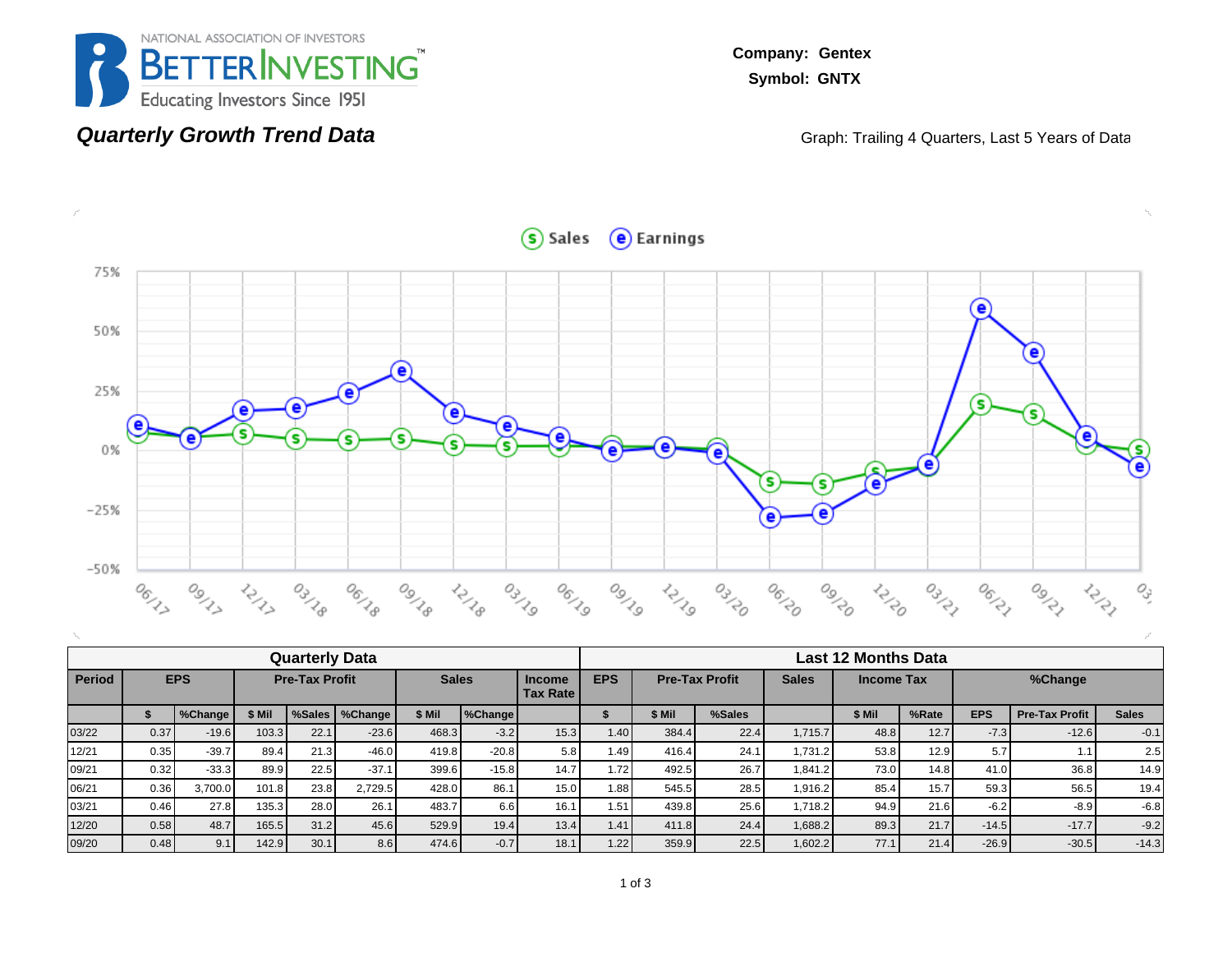

### **Quarterly Growth Trend Data**

Graph: Trailing 4 Quarters, Last 5 Years of Data

|               | <b>Quarterly Data</b> |            |        |                       |          |              |         |                                  |                                     |        | <b>Last 12 Months Data</b> |              |                   |       |            |                       |              |  |  |  |
|---------------|-----------------------|------------|--------|-----------------------|----------|--------------|---------|----------------------------------|-------------------------------------|--------|----------------------------|--------------|-------------------|-------|------------|-----------------------|--------------|--|--|--|
| <b>Period</b> |                       | <b>EPS</b> |        | <b>Pre-Tax Profit</b> |          | <b>Sales</b> |         | <b>Income</b><br><b>Tax Rate</b> | <b>EPS</b><br><b>Pre-Tax Profit</b> |        |                            | <b>Sales</b> | <b>Income Tax</b> |       |            | %Change               |              |  |  |  |
|               | \$                    | %Change    | \$ Mil | %Sales                | %Change  | \$ Mil       | %Change |                                  | $\mathbf{s}$                        | \$ Mil | %Sales                     |              | \$ Mil            | %Rate | <b>EPS</b> | <b>Pre-Tax Profit</b> | <b>Sales</b> |  |  |  |
| 06/20         | $-0.01$               | $-102.4$   | $-3.9$ | $-1.7$                | $-103.0$ | 229.9        | $-50.9$ | 38.7                             | 1.18                                | 348.6  | 21.7                       | 1,605.3      | 72.0              | 20.7  | $-28.5$    | $-32.5$               | $-13.3$      |  |  |  |
| 03/20         | 0.36                  | $-10.0$    | 107.3  | 23.6                  | $-14.1$  | 453.8        | $-3.2$  | 16.6                             | 1.61                                | 482.8  | 26.2                       | 1.844.1      | 72.8              | 15.1  | $-1.2$     | $-6.3$                | 0.4          |  |  |  |
| 12/19         | 0.39                  | $-4.9$     | 113.6  | 25.6                  | $-13.1$  | 443.8        | $-2.1$  | 12.4                             | 1.65                                | 500.4  | 26.9                       | 1,858.9      | 75.4              | 15.1  | 1.2        | $-4.1$                | 1.4          |  |  |  |
| 09/19         | 0.44                  | 4.8        | 131.6  | 27.5                  | 0.8      | 477.8        | 3.8     | 15.0                             | 1.67                                | 517.6  | 27.7                       | 1,868.5      | 86.1              | 16.6  | $-0.6$     | $-2.2$                | 1.5          |  |  |  |
| 06/19         | 0.42                  | 5.0        | 130.3  | 27.8                  | 1.0      | 468.7        | 3.0     | 16.4                             | 1.65                                | 516.5  | 27.9                       | 1,851.0      | 85.6              | 16.6  | 5.1        | $-2.5$                | 1.8          |  |  |  |
| 03/19         | 0.40                  | 0.0        | 124.9  | 26.7                  | $-5.2$   | 468.6        | 0.7     | 16.5                             | 1.63                                | 515.2  | 28.0                       | 1,837.2      | 84.3              | 16.4  | 10.1       | $-2.6$                | 1.7          |  |  |  |
| 12/18         | 0.41                  | $-10.9$    | 130.8  | 28.8                  | $-5.3$   | 453.4        | $-1.3$  | 18.7                             | 1.63                                | 522.0  | 28.5                       | 1,834.1      | 84.2              | 16.1  | 15.6       | $-1.8$                | 2.2          |  |  |  |
| 09/18         | 0.42                  | 35.5       | 130.5  | 28.4                  | $-0.2$   | 460.3        | 4.9     | 14.7                             | 1.68                                | 529.4  | 28.8                       | 1,840.2      | 67.9              | 12.8  | 33.3       | 1.3                   | 4.8          |  |  |  |
| 06/18         | 0.40                  | 29.0       | 129.0  | 28.3                  | 0.8      | 455.0        | 2.7     | 15.5                             | 1.57                                | 529.7  | 29.1                       | 1,818.6      | 89.6              | 16.9  | 23.6       | 0.7                   | 4.1          |  |  |  |
| 03/18         | 0.40                  | 21.2       | 131.8  | 28.3                  | $-2.3$   | 465.4        | 2.6     | 15.6                             | 1.48                                | 528.7  | 29.3                       | 1,806.8      | 109.7             | 20.7  | 17.5       | 0.5                   | 4.6          |  |  |  |
| 12/17         | 0.46                  | 48.4       | 138.2  | 30.1                  | 7.1      | 459.6        | 9.4     | 5.6                              | 1.41                                | 531.8  | 29.6                       | 1,794.9      | 126.4             | 23.8  | 16.5       | 4.2                   | 6.9          |  |  |  |
| 09/17         | 0.31                  | $-3.1$     | 130.8  | 29.8                  | $-2.6$   | 438.6        | 2.1     | 31.0                             | 1.26                                | 522.7  | 29.8                       | 1,755.2      | 157.7             | 30.2  | 5.0        | 2.5                   | 5.4          |  |  |  |
| 06/17         | 0.31                  | 3.3        | 127.9  | 28.9                  | 0.3      | 443.1        | 4.6     | 30.8                             | 1.27                                | 526.2  | 30.1                       | 1,746.2      | 159.4             | 30.3  | 10.4       | 7.0                   | 7.5          |  |  |  |
| 03/17         | 0.33                  | 17.9       | 134.9  | 29.7                  | 12.8     | 453.5        | 11.8    | 27.7                             | 1.26                                | 525.9  | 30.5                       | 1,726.9      | 161.1             | 30.6  | 14.5       | 10.8                  | 9.3          |  |  |  |
| 12/16         | 0.31                  | 3.3        | 129.1  | 30.7                  | 0.3      | 419.9        | 3.5     | 31.2                             | 1.21                                | 510.6  | 30.4                       | 1,678.9      | 163.1             | 31.9  | 12.0       | 10.1                  | 8.8          |  |  |  |
| 09/16         | 0.32                  | 18.5       | 134.3  | 31.3                  | 15.8     | 429.6        | 10.2    | 31.5                             | 1.20                                | 510.2  | 30.6                       | 1,664.6      | 163.1             | 32.0  | 17.6       | 16.2                  | 11.8         |  |  |  |
| 06/16         | 0.30                  | 20.0       | 127.6  | 30.1                  | 15.5     | 423.8        | 11.7    | 32.2                             | 1.15                                | 491.9  | 30.3                       | 1,624.8      | 158.5             | 32.2  | 15.6       | 15.2                  | 12.1         |  |  |  |
| 03/16         | 0.28                  | 7.7        | 119.6  | 29.5                  | 10.3     | 405.6        | 9.9     | 32.9                             | 1.10                                | 474.7  | 30.0                       | 1,580.2      | 153.3             | 32.3  | 9.5        | 12.5                  | 12.2         |  |  |  |
| 12/15         | 0.30                  | 25.0       | 128.7  | 31.7                  | 23.7     | 405.6        | 15.7    | 31.3                             | 1.08                                | 463.6  | 30.0                       | 1,543.6      | 145.0             | 31.3  | 10.2       | 11.6                  | 12.2         |  |  |  |
| 09/15         | 0.27                  | 10.2       | 116.0  | 29.8                  | 11.6     | 389.8        | 11.1    | 32.5                             | 1.02                                | 438.9  | 29.5                       | 1,488.4      | 137.8             | 31.4  | 4.1        | 5.7                   | 10.1         |  |  |  |
| 06/15         | 0.25                  | $-3.8$     | 110.5  | 29.1                  | 4.6      | 379.3        | 12.1    | 32.5                             | 1.00                                | 426.9  | 29.4                       | 1,449.5      | 131.8             | 30.9  | 7.6        | 8.8                   | 12.4         |  |  |  |
| 03/15         | 0.26                  | 10.6       | 108.4  | 29.4                  | 6.6      | 368.9        | 9.9     | 28.8                             | 1.01                                | 422.1  | 30.0                       | 1,408.7      | 124.9             | 29.6  | 18.9       | 15.9                  | 13.8         |  |  |  |
| 12/14         | 0.24                  | 0.0        | 104.0  | 29.7                  | $-0.1$   | 350.4        | 7.2     | 31.8                             | 0.98                                | 415.3  | 30.2                       | 1,375.5      | 126.8             | 30.5  | 27.3       | 26.6                  | 17.4         |  |  |  |
| 09/14         | 0.25                  | 28.9       | 104.0  | 29.6                  | 28.3     | 350.9        | 21.6    | 30.4                             | 0.98                                | 415.4  | 30.7                       | 1,351.9      | 128.0             | 30.8  | 46.3       | 47.1                  | 22.3         |  |  |  |
| 06/14         | 0.26                  | 44.4       | 105.6  | 31.2                  | 36.9     | 338.4        | 17.9    | 27.4                             | 0.93                                | 392.5  | 30.4                       | 1,289.6      | 122.0             | 31.1  | 48.0       | 49.2                  | 18.8         |  |  |  |
| 03/14         | 0.24                  | 46.9       | 101.7  | 30.3                  | 54.7     | 335.7        | 24.6    | 32.6                             | 0.85                                | 364.0  | 29.4                       | 1,238.1      | 117.8             | 32.4  | 44.4       | 47.6                  | 14.8         |  |  |  |
| 12/13         | 0.24                  | 71.4       | 104.1  | 31.9                  | 78.1     | 326.8        | 25.5    | 32.9                             | 0.77                                | 328.1  | 28.0                       | 1,171.9      | 104.8             | 31.9  | 31.6       | 31.4                  | 6.6          |  |  |  |
| 09/13         | 0.19                  | 31.0       | 81.0   | 28.1                  | 31.4     | 288.6        | 7.6     | 31.5                             | 0.67                                | 282.4  | 25.5                       | 1,105.4      | 89.8              | 31.8  |            |                       |              |  |  |  |
| 06/13         | 0.18                  | 28.6       | 77.1   | 26.9                  | 27.1     | 287.0        | 2.4     | 32.5                             | 0.63                                | 263.0  | 24.2                       | 1,085.       | 84.0              | 31.9  |            |                       |              |  |  |  |
| 03/13         | 0.16                  | 0.0        | 65.8   | 24.4                  | -4.4     | 269.5        | $-7.3$  | 30.9                             | 0.59                                | 246.6  | 22.9                       | 1,078.4      | 79.0              | 32.0  |            |                       |              |  |  |  |
| 12/12         | 0.14                  |            | 58.5   | 22.5                  |          | 260.3        |         | 32.3                             |                                     |        |                            |              |                   |       |            |                       |              |  |  |  |